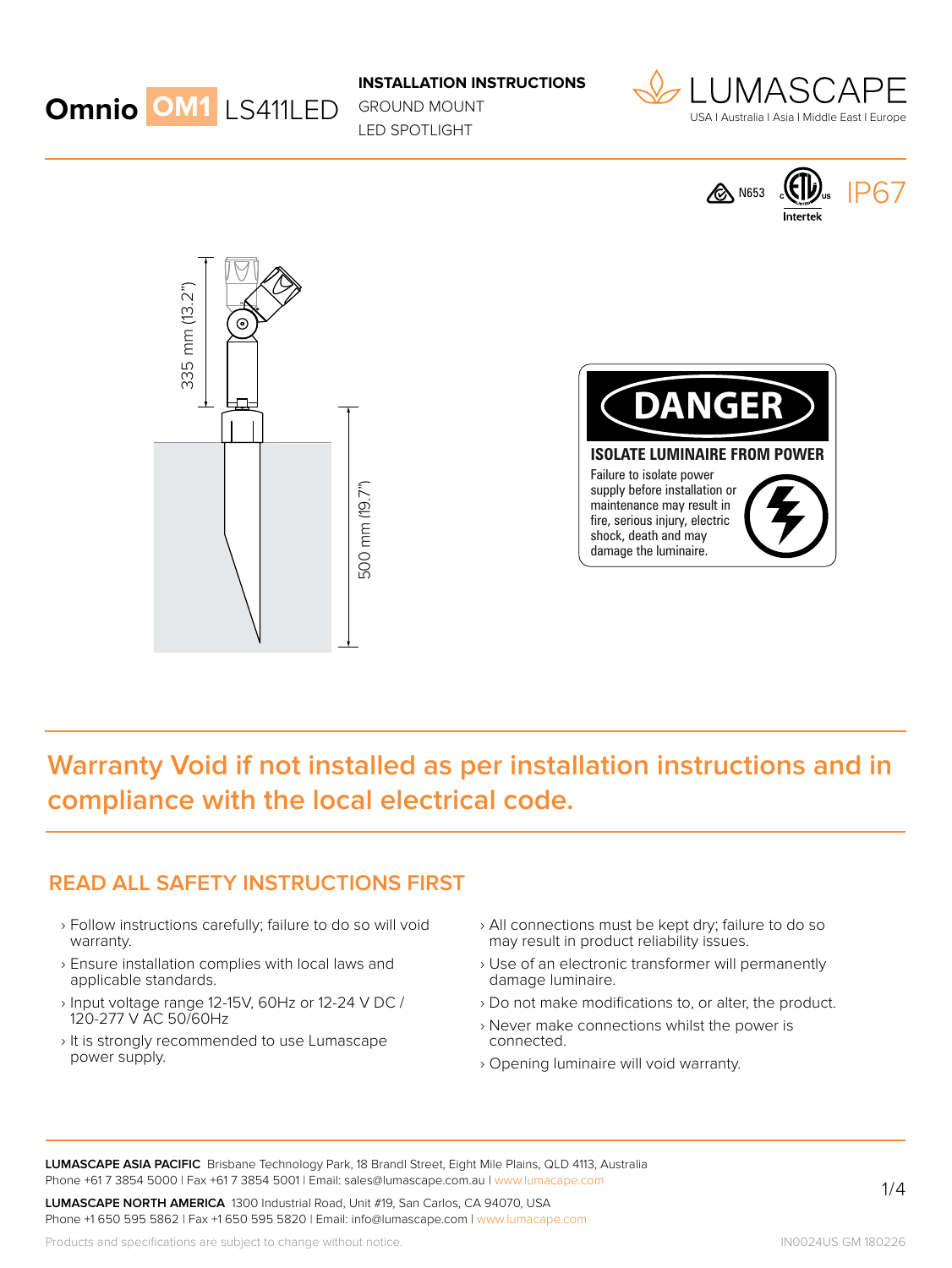

GROUND MOUNT LED SPOTLIGHT



### Component Overview



LS411 Adaptor Base



**LS6054** - Groundmount Stake North American market only. Order seperately.

# Wiring Polarity



### **Colour Changing**

Integral PWM Driver 12-15V, 60Hz or 12-24V DC

| <b>Wire Colour</b> | Designation     |
|--------------------|-----------------|
| White              | $\vee$ +        |
| Black              | \/-             |
| Orange             | PWM Common      |
| Red                | PWM Red         |
| Green              | PWM Green       |
| Blue               | <b>PWM Blue</b> |

# **Static Colour**

Dimming Integral PWM Driver 12-15V, 60Hz or 12-24V DC

| <b>Wire Colour</b> | Designation   |
|--------------------|---------------|
| White              | $\sqrt{+}$    |
| Black              | $\setminus$ / |
| Purple             | $PWM +$       |
| Grey               | PWM -         |



Install in accordance with National Electric Code, ANSI/NFPA 70 or the Canadian Electric Code, Part I (CEC), CSA C22.1

### **Static Colour**

Dimming Integral 0-10V Driver 120-277V, 50/60Hz

| Wire Colour  | Designation    |
|--------------|----------------|
| White        | Neutral        |
| <b>Black</b> | Active / Live  |
| Green        | Earth / Ground |
| Purple       | $0-10V +$      |
| Grey         | $0 - 10V -$    |

**LUMASCAPE ASIA PACIFIC** Brisbane Technology Park, 18 Brandl Street, Eight Mile Plains, QLD 4113, Australia Phone +61 7 3854 5000 | Fax +61 7 3854 5001 | Email: sales@lumascape.com.au | www.lumacape.com

**LUMASCAPE NORTH AMERICA** 1300 Industrial Road, Unit #19, San Carlos, CA 94070, USA Phone +1 650 595 5862 | Fax +1 650 595 5820 | Email: info@lumascape.com | www.lumacape.com

Products and specifications are subject to change without notice.

IN0024US GM 180226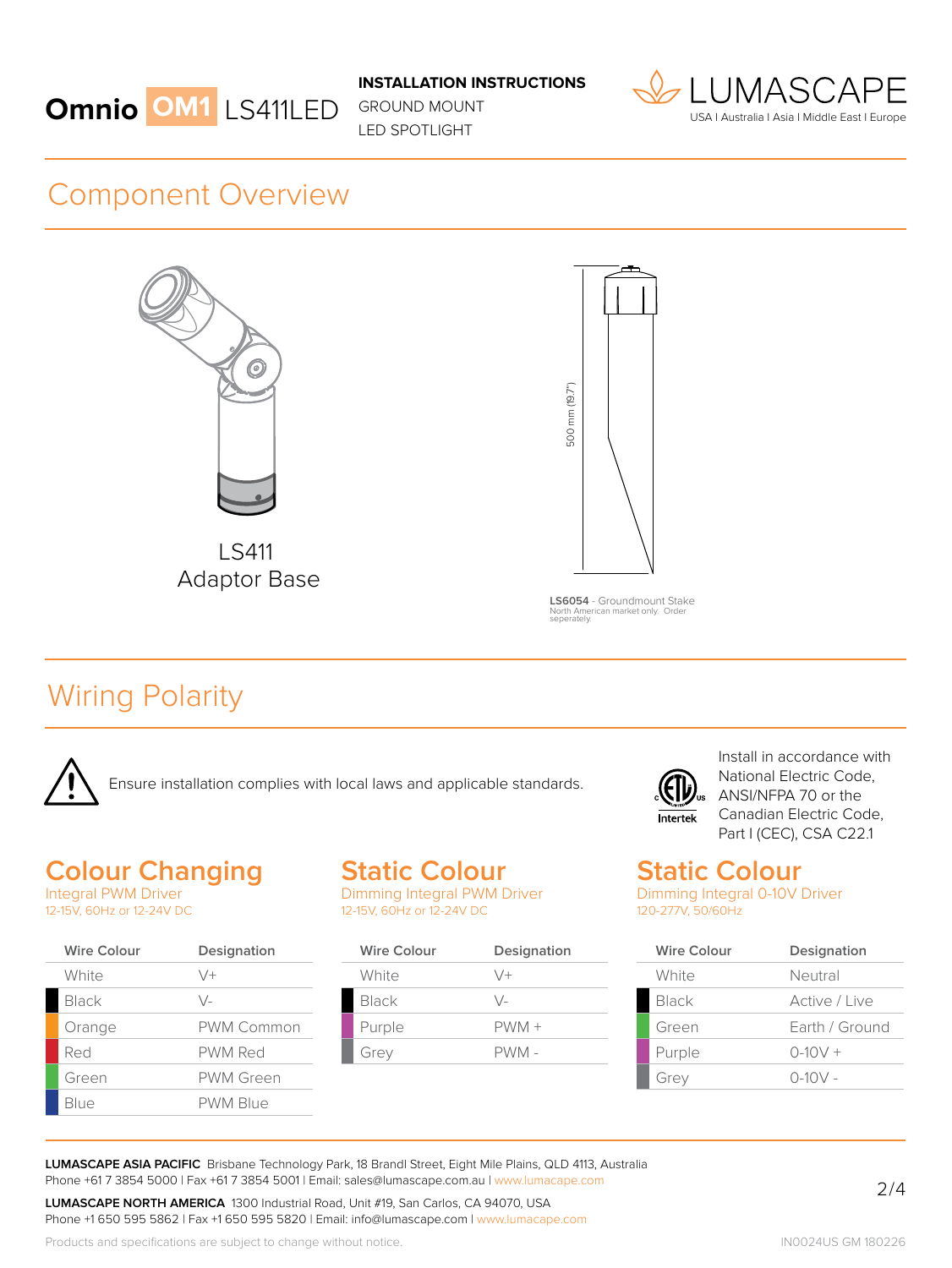

GROUND MOUNT LED SPOTLIGHT



## Installation Preparation

# IP67

#### **WARNING**

- › Luminaires can become very hot. Use discretion in placement.
- › Keep electronics free from dirt and moisture.
- › Keep away from flammable material
- › Do not use silicone on the outside surface
- › Screw seals and sleeve must be fitted or warranty will be void.
- › Do not hose or pressure clean.
- › No power tools to be used.
- › Do not shorten, interfere or disconnect cable from luminaire.
- › Warranty will be void if cable assembly is tampered with.

| <b>IMPORTANT: For All Mounting Options</b> |  |  |  |
|--------------------------------------------|--|--|--|
|--------------------------------------------|--|--|--|

Select a suitable power supply and locate centrally in relation to desired luminaire locations. Use discretions in placement as luminaire can become very hot and may burn. Run conduit and drill / cast holes as specified. Run cables. Use table on the right to select a suitable supply cable with the appropriate number of conductors for the luminaire you are installing.

**NOTE:** Generally 24 V DC ripple-free power supplies should be installed in a well-ventilated, fully undercover environment. DC power supplies are more efficient than AC transformers. Under no circumstances can an 'electronic' transformers be used as this may damage the product.

| Luminaire Type                | No. of supply cores |
|-------------------------------|---------------------|
| Low voltage, non-dimmable     |                     |
| Low voltage, dimmable         |                     |
| RGB                           |                     |
| Mains voltage, non-dimmable   | 3                   |
| Mains voltage, 0-10V dimmable |                     |

**IMPORTANT:** When installing the luminaire using the groundmount stake make sure the base of the spike protudes from ground level. Under no circumstances should any part of the luminaire be below ground level or be covered by any foreign material like dirt, dust, soil, mulch, foliage, gravel or similar.



Step 1 Step 2

Screw fins to the groundmount stake to arrest any movement of the stake in the ground.



# Step 3

Pull wires through the top opening of the groundmount stake and attach cap to luminaire.



### Power supply must be isolated prior to connection or disconnection of cables. Failure to do so will result in damage to the luminaire components.

**LUMASCAPE ASIA PACIFIC** Brisbane Technology Park, 18 Brandl Street, Eight Mile Plains, QLD 4113, Australia Phone +61 7 3854 5000 | Fax +61 7 3854 5001 | Email: sales@lumascape.com.au | www.lumacape.com

**LUMASCAPE NORTH AMERICA** 1300 Industrial Road, Unit #19, San Carlos, CA 94070, USA Phone +1 650 595 5862 | Fax +1 650 595 5820 | Email: info@lumascape.com | www.lumacape.com 3 / 4